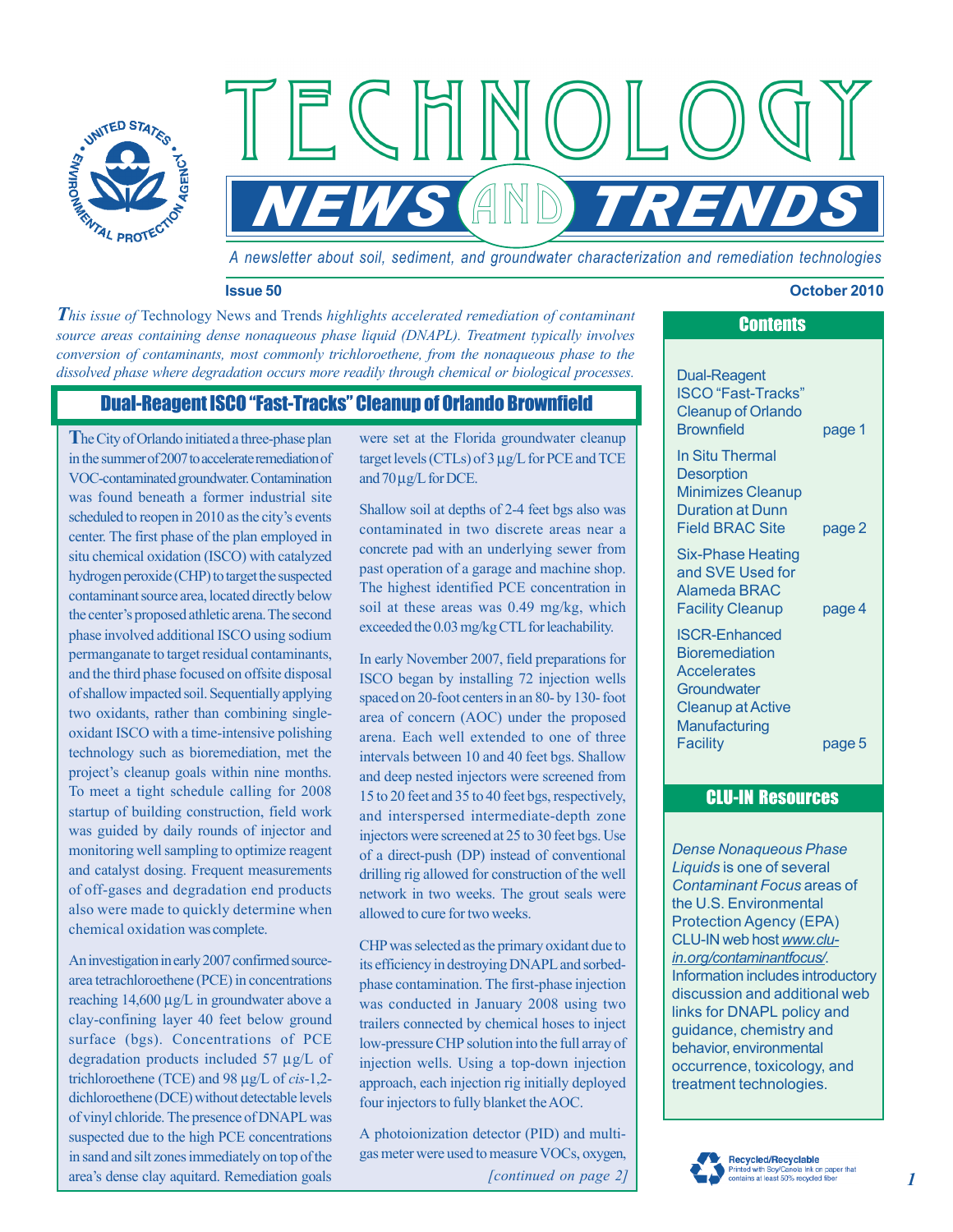## *[continued from page 1]*

and carbon dioxide in the well headspace as indicators of treatment progress. PID readings from four monitoring wells in the source area showed an initial VOC spike related to contaminant desorption from the aquifer matrix, followed by subsequent VOC destruction to non-detectable levels over the remainder of treatment. CHP injection was terminated after 23 days, when PID and other in situ data indicated completed chemical oxidation. Residual catalyzed peroxide from the 85,000-gallon injection was allowed to degrade for another week before the second injection phase began.

Sodium permanganate was selected as the secondary reagent due to its ability to treat residual contaminants that slowly diffuse out of the fine-grained aquifer matrix after the peroxide had removed bulk contamination. In early February 2008, approximately 21,000 gallons of 4% sodium permanganate solution was injected through the same well network over 7 days. The volume was anticipated to again blanket the full AOC. Injection and postinjection monitoring included groundwater sampling for visual analysis to ensure uniform permanganate distribution. Permanganate in its characteristic purple color was found throughout the treatment area.

In the third phase of remediation during late February, approximately 94 tons  $(1,800 \text{ ft}^3)$ of surface soil were excavated to a depth of 4 feet near the concrete pad. The two-day excavation targeted all vadose zone soil documented to contain detectable VOCs during earlier delineation of the AOC. It also revealed a PVC pipe connected to a former floor drain system, which contained residual sludge above the source area. Elevated PID

readings in the pipe vicinity suggested this jointed sewer was the source of solvent discharge. Following extraction of the pipe and associated bedding, the concrete pad was removed and the area was backfilled. Confirmatory sampling in early March did not detect PCE in soil surrounding the excavated area.

Groundwater was sampled in five treatmentarea monitoring wells beginning four days after the permanganate injection and in mid- April and mid-July. Results indicated that total VOCs immediately decreased after the first injection (Figure 1) and remained below the CTLs except at one well (MW-5) close to the former pad and excavation area. The increase in PCE concentrations at MW-5 prompted injection 7 days later of 150 additional pounds of sodium permanganate via shallow injectors within 20 feet of the well. Confirmatory sampling in early August showed a PCE concentration below 1.0 µg/L in MW-5, which supported earlier suspicion that the observed VOC rebound was caused by the preceding excavation activities.

July and subsequent monitoring events in five wells within the treatment area showed a total VOC concentration of less than 3 µg/L, a 99.98% decrease from maximum pre-treatment levels. More recent investigations by the Florida

Department of Transportation in an adjacent offsite area documented a presence of permanganate that likely continues to polish onsite groundwater and groundwater downgradient of the AOC.

The injectors and monitoring wells were abandoned shortly after MW-5 confirmation sampling and when all treatment-area wells exhibited non-detectable levels of PCE, within 290 days after the city executed the cleanup contract. Field work was completed in 101 days, and the remaining project time involved regulatory review and post-treatment monitoring. Costs totaled \$596,000 for remediation (approximately \$34/yd<sup>3</sup>) and \$85,395 for soil and groundwater confirmatory sampling during and after the injections. Building construction began on schedule in July 2008 for opening of the city's new events center this October.

*Contributed by Alan Oyler, Orlando Department of Public Works [\(alan.oyler@cityoforlando.net](mailto:alan.oyler@cityoforlando.net) or 407-246-3623), Dan Bryant, Geo-Cleanse International Inc., [\(dbryant@geocleanse.com](mailto:dbryant@geocleanse.com) or 732-970 6696), and Ed Kellar, MACTEC Engineering and Consulting Inc. [\(emkellar@mactec.com](mailto:emkellar@mactec.com) or 352-332-3318)* 



# In Situ Thermal Desorption Minimizes Cleanup Duration at Dunn Field BRAC Site

**F**ull-scale in situ thermal desorption (ISTD) was initiated in 2008 for areas of Dunn Field at the Memphis Defense Depot Superfund site to destroy chlorinated VOCs (CVOCs). ISTD was selected to replace soil vapor extraction (SVE) in the top 30 feet of soil, a clay-rich loess, after SVE pilot testing suggested that its exclusive use in the loess could take up to 235 years to reach remediation goals (RGs).

Thorough delineation of the CVOC hotspots minimized the areas needing treatment, which lowered ISTD costs while significantly reducing the overall cleanup cost and duration.

The Memphis Depot closed in 1997 under the Base Realignment and Closure Act (BRAC) after approximately 55 years of use for military material distribution/storage and maintenance

services. Upon closing, the 64-acre Dunn Field housed multiple areas used for mineral and waste storage and disposal. The underlying stratigraphy consists of the relatively lowpermeability loess which grades, with depth, to a high permeability fluvial unit consisting of sand, silt, and gravel. Groundwater depth is approximately 75 feet bgs.

*[continued on page 3]*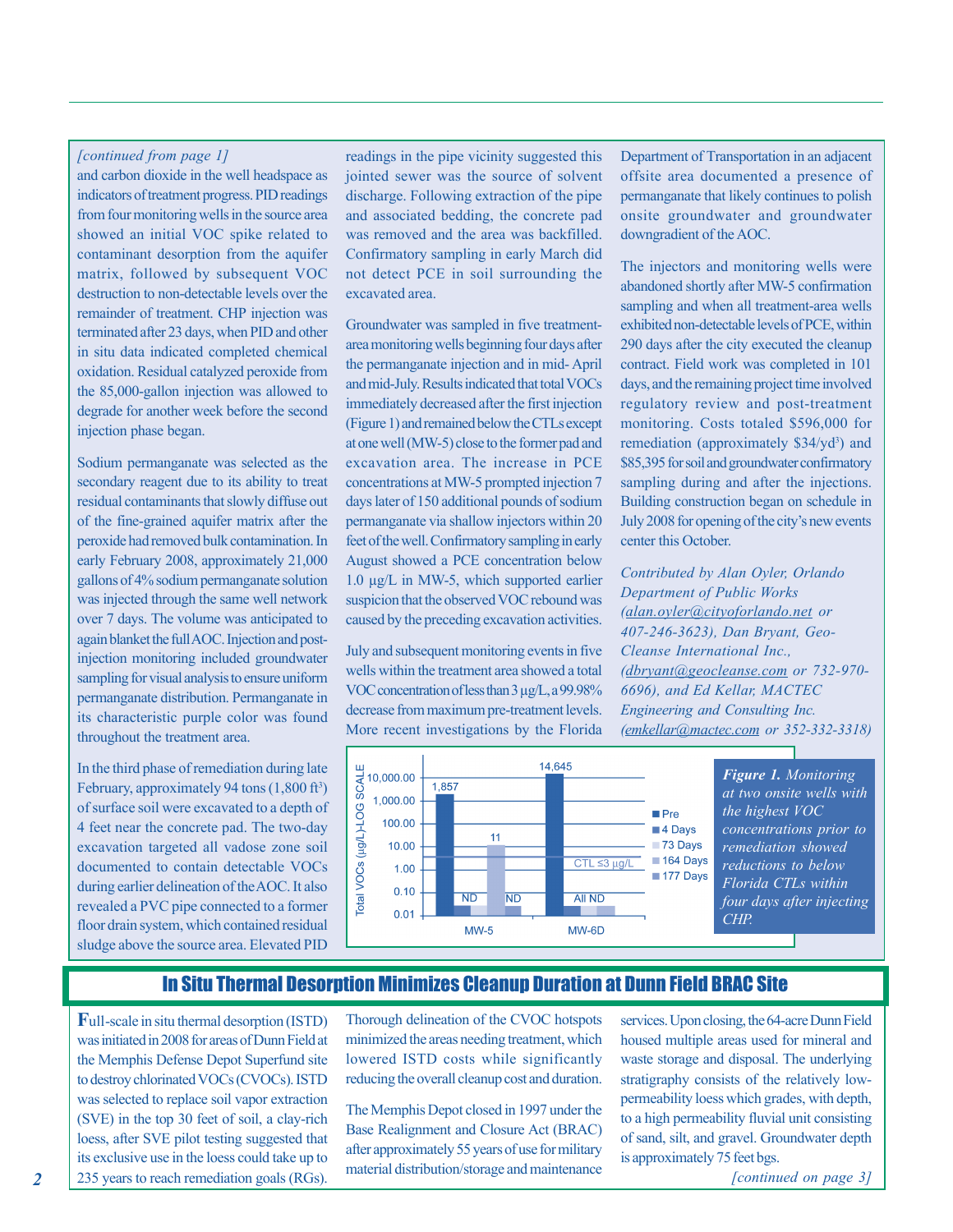analyzed. MIP data revealed eight widely<br>separated hotspots encompassing 1.25 acres and to verify negative pressure<br>shrinking the 5.5-acre hotspot identified in in the target formation during heating.<br>four treatment areas

were installed 15-18 feet apart in different treatment areas depending on the contaminant concentration and properties. For example, wells were installed 15 feet apart in one area with high PCE and TCE

*Figure 2. Concentrations of all primary COCs at Dunn Field decreased to below the remedial action objectives after six months of applied in situ thermal desorption.* 

*[continued from page 2]* concentrations but 18 feet apart in another area the treatment train. These samples were tested A 2004 record of decision (ROD) determined with lower concentrations and PCA as the using a PID calibrated by an isobutylene that 41 acres of the site were suitable for primary COC. Prior to system startup, shotcrete stand that 41 acres of the site were suitable for primary COC. Prior to system startup, shotcrete standard. Once each month, vapor samples unrestricted use. The remaining acreage was sprayed over the eight treatment areas to als unrestricted use. The remaining acreage was sprayed over the eight treatment areas to also were collected in six-liter Summa<br>contained varying degrees of CVOC provide a vapor seal and insulation and to canisters at the GAC provide a vapor seal and insulation and to canisters at the GAC influent line and vapor<br>contamination including concentrations high prevent water infiltration.

passive sointing remediation to meet the<br>the basis of restinanting the animal of the basis for estimating the amount of<br>site-specific soil RGs. Based on the results,<br>the Depot selected SVE as the presumptive by way of cond temperature of approximately 100°C, 63 temperature range. The second event<br>particularly through use of a membrane<br>interface probe (MIP) that could provide<br>higher data density in the loess zone.<br>Treatment zones were delinea More than 160 MIPs were pushed on 40-foot provided the coldest temperatures (farthest subsequently re-sampled at two- to three-<br>centers and more than 80 soil samples were from the heaters) within the treatment area. week i from the heaters) within the treatment area.<br>analyzed MIP data revealed eight widely. Twenty-six shallow wells with pressure

mass was estimated at 1,200 pounds. The<br>significantly reduced target area demonstrated<br>the value of thorough site characterization<br>the value of thorough site characterization<br>to treat liquids from the condensate unit, and<br> and ingerical selection of 151D to replace<br>SVE in the loess. phase units in line with two 3,600-pound vapor-<br>phase units in line with two 3,600-pound vapor-<br>alternately injected and withdrawn from the The ISTD system employed electrically phase units. Daily samples of vapor were wells to facilitate flow and vapor exchange<br>nowered heating elements suspended in 3-collected from the wellfield influent, the and, within week powered heating elements suspended in 3- collected from the wellfield influent, the inch-diameter, steel-cased wells. The wells treatment area headers, and three other ports in *[continued on page 4]* 

prevent water infiltration.<br>
discharge point and shipped to an offsite<br>
contamination, including concentrations high prevent water infiltration.<br>
laboratory for VOC analysis. These data enough to suggest the presence of NAPL. A<br>passive soil gas survey helped identify<br>hotspots requiring remediation to meet the<br>the means operating and solution of the basis for estimating the amount of<br>the basis for estimati

the remediation investigation. The total VOC Aboveground treatment involved two granular contaminant concentrations above the mass was estimated at 1.200 pounds. The

| <b>Contaminant</b>                                                           | <b>Maximum</b><br><b>Pre-Treatment</b><br>(mg/kg) | <b>Maximum</b><br><b>Post-Treatment</b><br><b>Soil Concentration Soil Concentration</b><br>(mg/kg) | <b>Remediation</b><br>Goal<br>$(*mg/kg)$ |
|------------------------------------------------------------------------------|---------------------------------------------------|----------------------------------------------------------------------------------------------------|------------------------------------------|
| <b>Carbon tetrachloride</b>                                                  | 6.8                                               | < 0.005                                                                                            | 0.215                                    |
| <b>Chloroform</b>                                                            | 14.0                                              | 0.053                                                                                              | 0.917                                    |
| $1,1,2,2$ -PCA*                                                              | 2,850                                             | 0,005                                                                                              | 0,0112                                   |
| 1,2-Dichloroethene                                                           | 199                                               | 0.132                                                                                              | 0.755                                    |
| Trichloroethene                                                              | 671                                               | 0.044                                                                                              | 0.182                                    |
| *1,1,2,2-PCA is subject to rapid hydrolysis to TCE at elevated temperatures. |                                                   |                                                                                                    |                                          |

I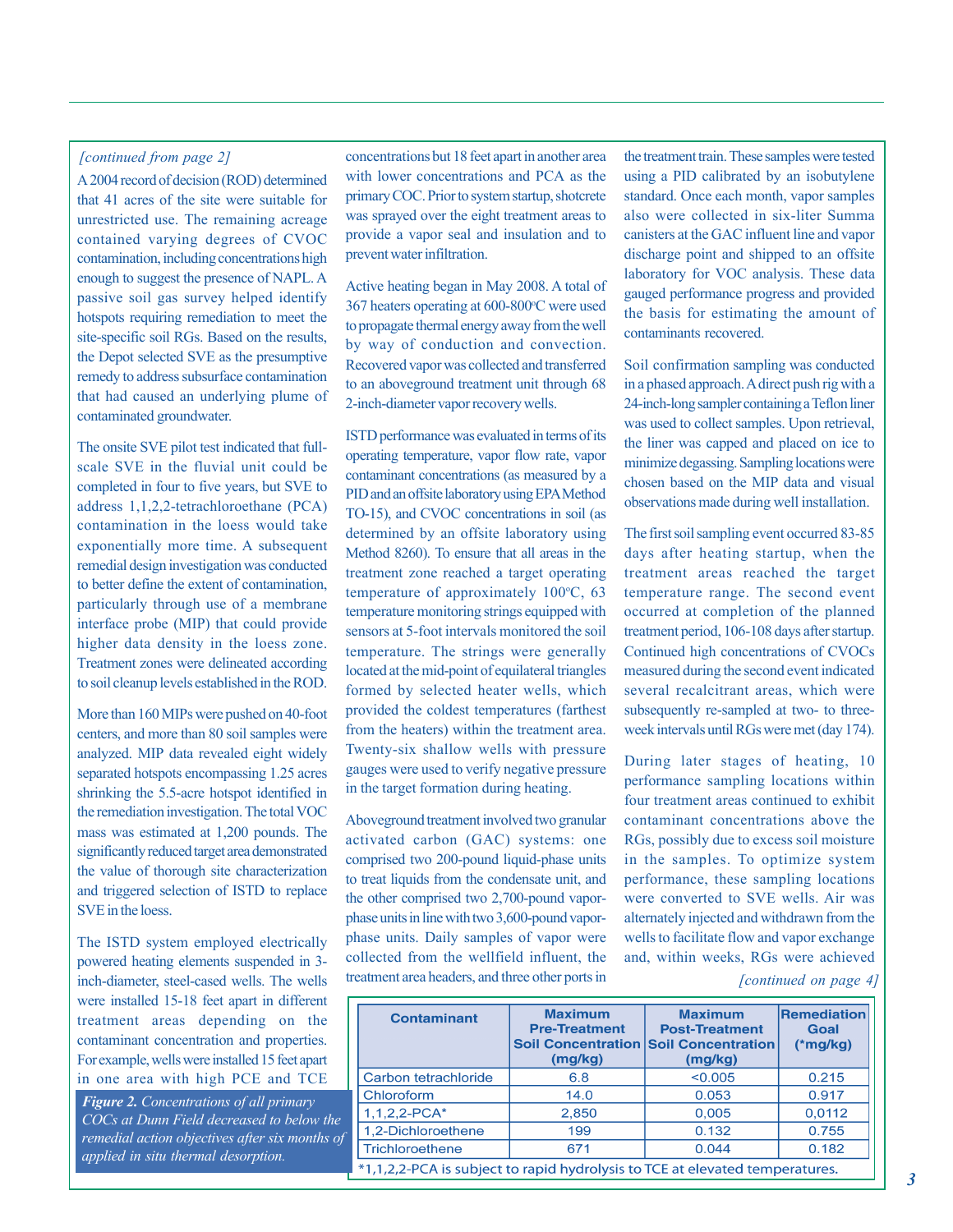*[continued from page 3]* The ISTD system was dismantled in January this total, \$1,009,736 was expended for throughout the remainder of the treatment 2009. The system had treated approximately transformer installation and power usage. area (Figure 2). RGs were considered to be  $49,900$  yd<sup>3</sup> soil and removed an estimated achieved in a given treatment area when the 12,500 pounds of VOCs. About 10.6 million contaminated soil at Dunn Field is arithmetic average of the verification samples kWh of electric power had been applied over anticipated to reach RG's in 2012. (taken from the most contaminated interval) the 177 days of active source-area heating.<br>were below the RG and no single sample Project costs totaled approximately<br>exceeded the RG by a factor greater than 10. \$4,7489,000,

SVE initiated in 2007 for the remainder of the

# Six-Phase Heating and SVE Used for Alameda BRAC Facility Cleanup

**T**he U.S. Navy undertook a removal action in 2006 to address DNAPL in soil and groundwater at Installation Restoration (IR) Site 5 at the former Alameda Naval Air Station in Alameda, CA. The primary objective of the removal action was to reduce total CVOC concentrations in groundwater to below 10,000 μg/L, to the extent technically and economically practicable. Electrical heating with SVE was selected to remove VOC mass in a subsurface area affected by a plume. After 13 months of active heating, the average total dissolved CVOC concentration in targeted onsite groundwater decreased more than 99%.

Early investigations suggested the presence of DNAPL due to detection of total CVOC concentrations as high as 1,710,000 μg/L. Contaminants of concern (COCs) included PCE, TCE, DCE, dichloroethane (DCA), trichloroethane (TCA), and vinyl chloride. Subsequent investigations in 2001-2002 indicated a  $33,000$ -ft<sup>2</sup> plume originating in the area of a former plating shop used for aircraft maintenance until April 1997, when the base was closed as part of BRAC. Based on Hydropunch sampling at an average of 13 feet bgs, baseline concentrations of total CVOCs prior to treatment averaged 82,000 μg/L, with an estimated mass of 400 pounds. DNAPL removal was limited to a maximum depth of 13-20 feet bgs to avoid creating downward migratory pathways for DNAPL in the site's bay sediment, which contains primarily clay, silty sand, and finegrained sand with shell fragments overlying fractured sedimentary rock.

The target plume ("Plume 5-3") was entirely beneath Building 5, which encompassed more than 12 acres and once contained a plating shop. Some of the building walls and internal

structures were removed to allow access to the entire plume area. Full-scale application of sixphase heating (SPH) of this large plume was designed for three phases to optimize use of existing equipment (Figure 3). Each phase used multiple, hexagonal heating cells wired independently and in parallel to heat areas within each cell and between cell pairs.

Five treatment cells each were installed for phases 1 and 2, and two cells were installed for phase 3. Each cell consisted of six electrodes and a neutral electrode, and each electrode consisted of four sheet-piles wired in parallel. Power for heating was provided by three tailored control units with a total output capacity of 2.5 MW, which were housed with the vapor extraction equipment inside the remaining building. Two units were instrumented with switching contactors and silicon circuit rectifiers to allow variable power to the field, as well as programmable logic controllers and personal computers. The third power supply was used to heat a single hexagonal array through manual tuning.

Vapor extraction wells were installed on a 17 foot grid across the treatment area to collect vapors. Piezometers measured the vacuum influence and ensured vapor capture inside and along the perimeter of the treatment area. Thermowells throughout the treatment zones

measured temperatures achieved below ground and to gauge SPH progress.

Phase 1 of active heating began in August 2006 with a target soil and groundwater temperature of at least 90°C to ensure that the boiling temperature of all COCs was exceeded. Phases 2 and 3 began in October 2007 and November 2008, respectively, with approximately eight months needed to reposition electrodes and steel pipe between each phase. Overall plume temperatures at 12 feet bgs increased from an average of 20°C to nearly 100°C during treatment.

Monitoring during each phase of SPH operation was conducted at 17 groundwater monitoring wells once when heating began, approximately two months after start-up, and at heating shut-down. Groundwater treatment continued in each phase until asymptotic conditions were reached, as determined by specific operation and performance parameters: an average groundwater temperature of at least 90°C across the plume for a minimum of two weeks, vapor VOC mass in the vapor recovery system approaching an asymptote, and VOC concentrations below  $10,000 \mu g/L$  in the monitoring wells. A final sampling event was performed on all Plume 5-3 wells three months after phase 3 to measure rebound of CVOV concentrations.



*Figure 3. Plume 5-3 SPH operations inside remaining portions of Building 5 relied on heating components from in situ thermal operations previously conducted to address Plume 5-1.* 

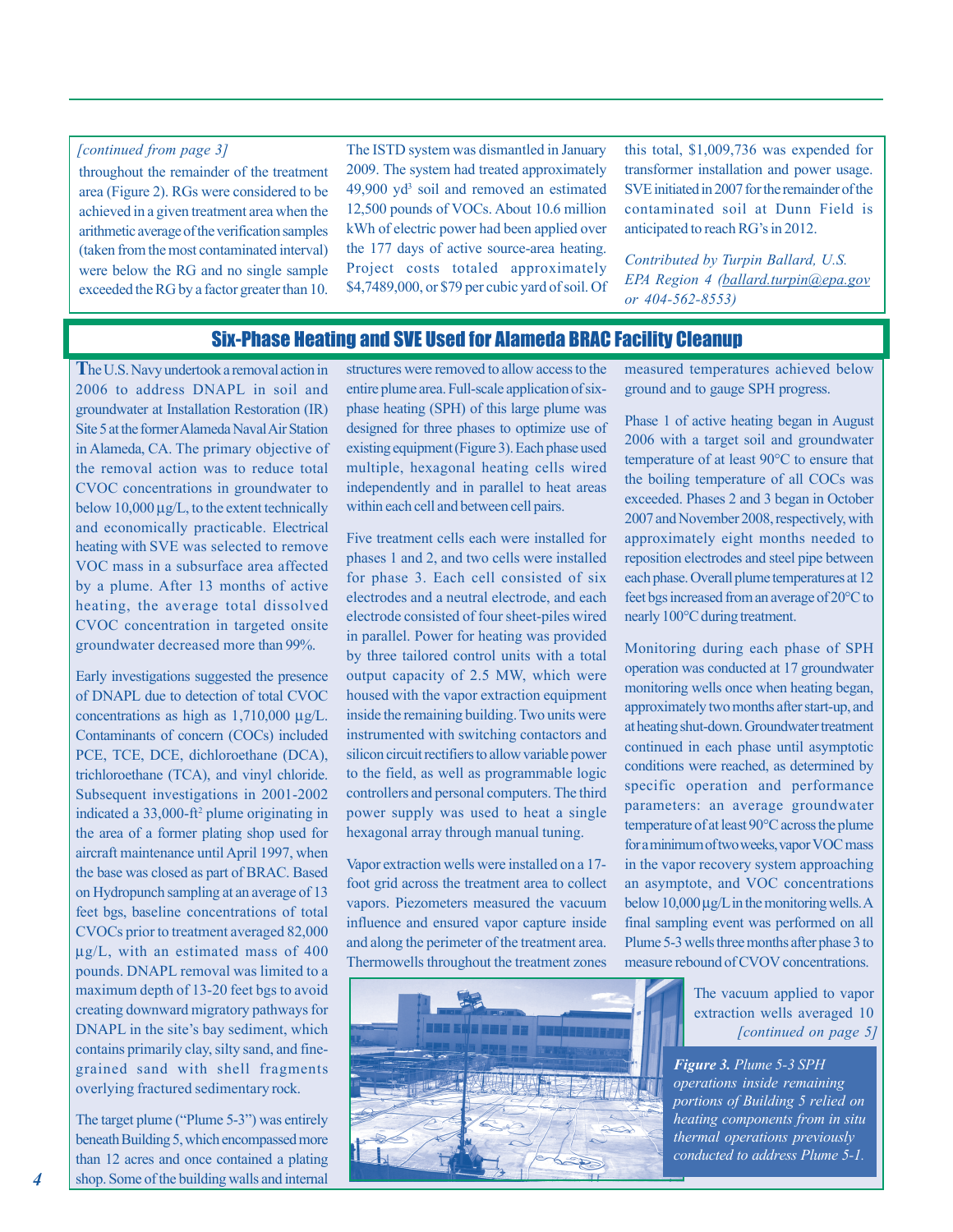## *[continued from page 4]*

inches of water column but reached as much as 25 inches during treatment. The flow rate of vacuum extraction and vapor treatment systems, as measured at the exhaust stack, averaged 800 scfm and ranged from 350 to 1,100 scfm.

Final post-treatment sampling was conducted in March 2009 on all 17 monitoring wells three months after the third phase to measure rebound of CVOC concentrations. All monitoring wells showed total CVOC concentrations below 10,000 μg/L, with an average of less than 300 μg/L. Concentrations in individual wells ranged from 400 μg/L to 103,000 μg/L after the first phase of treatment and  $10 \mu g/L$  to  $17,000 \mu g/L$  after the second phase. After the third phase, concentrations ranged from 200 μg/L to 9,000 μg/L with an average below 300 μg/L. Based on vapor concentrations, system flow rates, and operational time, an estimated 253 pounds of VOCs were recovered in the vapor recovery system.

Plume-wide rebound sampling conducted in May 2009 to compare performance of the three treatment phases/areas showed a 78% average incremental reduction of total CVOC concentrations in groundwater: 96% reduction for the first phase (over two years of progress), 60% reduction for the second phase (over one year), and 80% reduction for the third phase (over four months).

Using multiple sheet-pile electrodes allowed for individual electrode control by increasing the surface area compared to drilled electrodes. The additional surface area also allowed energy to dissipate faster, thus increasing temperature faster across the treatment area. In addition, the stand-alone vapor extraction wells proved to be more effective than earlier applications of onsite electrical resistance heating (ERH) that were integrated with SVE due to reduced entrainment of water and silt. Use of multiple power supply units instead of a single large unit was found to enable beneficial variation in voltage and current for the electrodes.

Project costs totaled approximately \$3 million (excluding equipment), which is equivalent to approximately \$8,400 per pound of mass removed, or \$200 per cubic yard of aquifer material. Cost comparisons against the site's earlier projects indicate that SPH-SVE can be applied more cost effectively to smaller plumes with higher contaminant concentrations.

A total of more than 5,300,000 kWh of electricity was consumed by SPH and SVE operation, which included 2,600,000 kWh, 2,000,000 kWh, and 660,000 kWh for phase 1, 2, 3 operations, respectively. More electricity was consumed during phase 1 because SPH continued six weeks longer to achieve asymptotic conditions.

The U.S. Navy completed remedial action close-out for Plume 5-3 in January 2010. A feasibility study for remediation of Operable Unit (OU) 2C, containing IR Site 5 and two smaller IR sites, is almost complete; treatment options may include ISCO or in situ bioremediation. Remediation at OU 2C is scheduled to begin in 2013 for anticipated completion in 2018.

*Contributed by James Fyfe, CA Department of Toxic Substances Control [\(jfyfe@dtsc.ca.gov](mailto:jfyfe@dtsc.ca.gov)  or 510-540-3850) and Derek Robinson, U.S. Navy BRAC Program Management Office [\(derek.j.robinson1@navy.mil](mailto:derek.j.robinson1@navy.mil) or 619-532-0951)* 

# ISCR-Enhanced Bioremediation Accelerates Groundwater Cleanup at Active Manufacturing Facility

**I**n the winter of 2008, full-scale in situ chemical reduction (ISCR) was implemented as a removal action at the Siltronic Corporation site in Portland, OR, to treat a source area contaminated by releases of TCE. The source area was considered to be the portion of the site with concentrations of TCE in groundwater greater than 11,000 μg/L, suggesting the presence of TCE as DNAPL. Implementation involved injecting a controlled-release, integrated carbon and micro-scale zero valent iron (ZVI) reagent (EHC™) and selected microbial agents (KB-1™) throughout approximately one-half acre of the source area accessible to drilling equipment. The approach was selected following a comparative bench testing along with other alternatives, and a successful field pilot of combined EHC+KB-1 injections. ISCR enhanced bioremediation was selected due to its: (1) lower cost when compared to alternate but resource-intensive technologies such as electrical resistance heating (ERH);

(2) higher predictability than technologies such as surfactant flushing or emulsified oil sequestration; and (3) compatibility with ongoing manufacturing operations and facilities. The groundwater RAO set by the Oregon Department of Environmental Quality (ODEQ) for the source area was achieved in less than six months after completion of the injection, and TCE concentrations decreased to below the MCL in several onsite locations.

Silicon wafers have been manufactured at the 80-acre Siltronic site since 1980. Solvent releases during the early 1980s created a CVOC source area and downgradient plume approximately 1,100 feet long and greater than 500 feet wide; a portion of the plume extends under and discharges into the Willamette River. In 2006 site investigations, TCE was identified in source area groundwater at concentrations reaching 592,000 μg/L, suggesting the presence of DNAPL. Investigations also indicated a roughly half-<br> *[continued on page 6]* 

acre TCE source area extending approximately 40-110 feet bgs and located approximately 500 feet upgradient of the riverbank. ODEQ established a groundwater RAO for the removal action of reducing dissolved-phase TCE concentrations to less than  $11,000 \mu g/L$  (i.e., 1% of the TCE solubility limit) in source zone wells.

Siltronic evaluated cleanup options given the limited space to operate and proposed a controlled-release mixture of carbon and ZVI that yields redox potentials favorable for the biological reductive dechlorination of contaminants. Although the presence of 1,2 DCE, vinyl chloride (VC), ethene, and ethane in downgradient groundwater indicated natural biodegradation was occurring, Siltronic proposed augmenting the source area's microbial populations with TCE-targeting microbes and stimulating existing populations with an additional carbon source. The

*5*